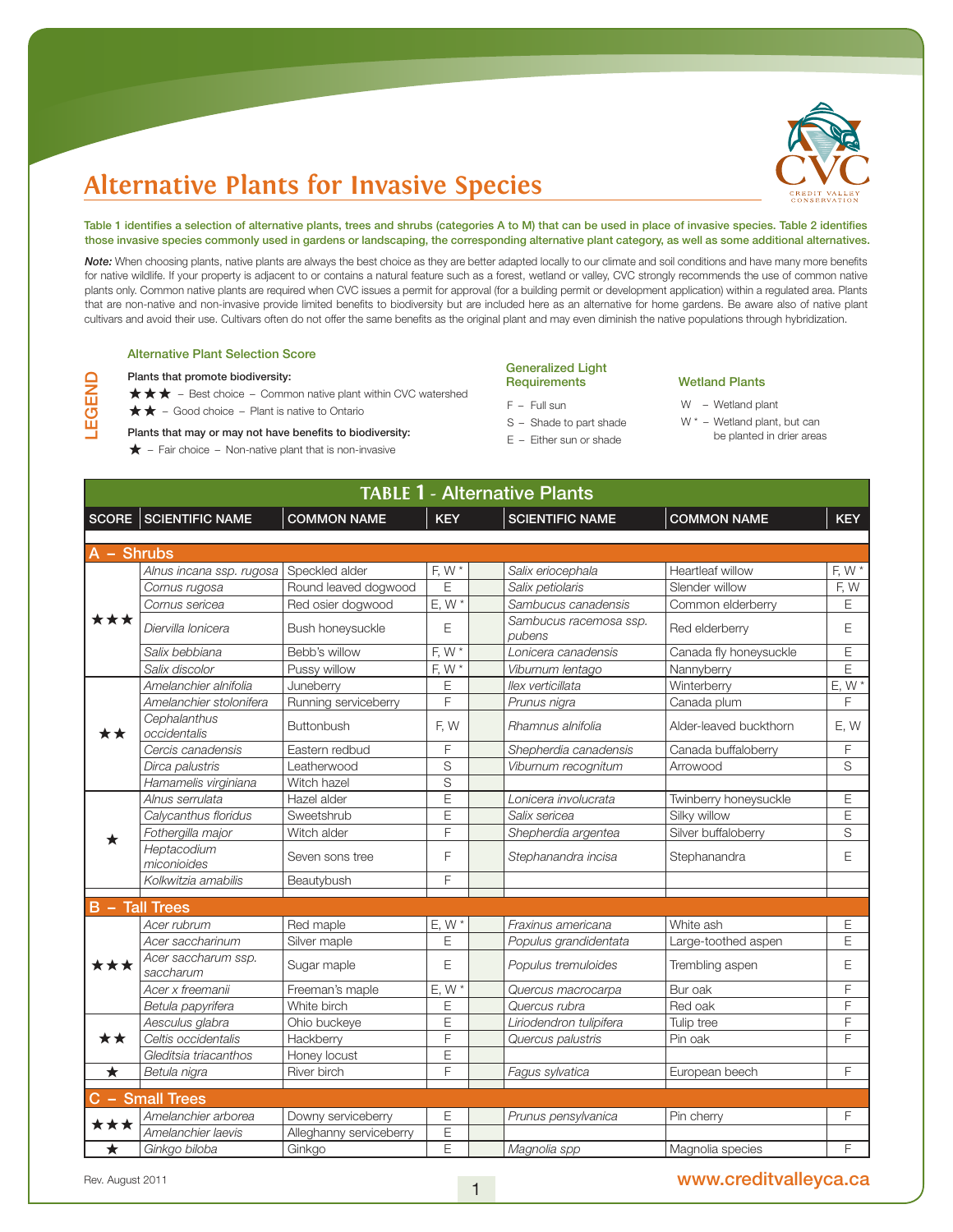| <b>TABLE 1 - Alternative Plants</b> |                                                  |                                |            |                                                  |                        |            |  |
|-------------------------------------|--------------------------------------------------|--------------------------------|------------|--------------------------------------------------|------------------------|------------|--|
| <b>SCORE</b>                        | <b>SCIENTIFIC NAME</b>                           | <b>COMMON NAME</b>             | <b>KEY</b> | <b>SCIENTIFIC NAME</b>                           | <b>COMMON NAME</b>     | <b>KEY</b> |  |
|                                     | <b>D</b> - Ground Covers                         |                                |            |                                                  |                        |            |  |
|                                     | Asarum canadense                                 | Wild ginger                    | S          | Sanguinaria canadensis                           | <b>Bloodroot</b>       | S          |  |
|                                     | Aster macrophyllus                               | Large-leaved aster             | S          | Viola sororia                                    | Common blue violet     | E          |  |
| ***                                 | Fragaria virginiana                              | Wild strawberry                | E          | Waldsteinia fragarioides                         | Barren strawberry      | S          |  |
|                                     | Maianthemum                                      | Canada mayflower               | S          |                                                  |                        |            |  |
|                                     | canadense                                        |                                |            |                                                  |                        |            |  |
| ★★                                  | Arctostaphylos uva-ursi                          | Bearberry                      | F          | Mitchella repens                                 | Partridgeberry         | S          |  |
|                                     | Cornus canadensis                                | Bunchberry                     | S          |                                                  |                        |            |  |
| ★                                   | Asarum europaeum                                 | European wild ginger           | E          | Epimedium spp                                    | Barrenwort             | E          |  |
|                                     | Heuchera micrantha                               | 'Palace purple' coral<br>bells | E          | Chrysogonum virginianum                          | Green and gold         | Ε          |  |
|                                     | E - Woody Vines                                  |                                |            |                                                  |                        |            |  |
| ***                                 | Clematis virginiana                              | Virgin's bower                 | E          |                                                  |                        |            |  |
| **                                  | Parthenocissus<br>quinquefolia                   | Virginia creeper               | E          |                                                  |                        |            |  |
|                                     | Bignonia capreolata                              | Crossvine                      | E          | Lonicera sempervirens                            | Trumpet honeysuckle    | F          |  |
| $\star$                             | Hydrangea anomala ssp.                           | Climbing hydrangea             | E          | Wisteria frutescens                              | American wisteria      | F          |  |
|                                     | petiolaris                                       |                                |            |                                                  |                        |            |  |
|                                     | F - Floating-Leaved Aquatic Plants               |                                |            |                                                  |                        |            |  |
|                                     | Nuphar variegata                                 | Bull-head pond lily            | F          | Potamogeton amplifolius                          | Large-leaf pondweed    | F          |  |
| **                                  | Nymphaea odorata                                 | White water-lilv               | F          | Potamogeton natans                               | Floating pondweed      | F          |  |
|                                     | Polygonum amphibium                              | Water smartweed                | F          |                                                  |                        |            |  |
|                                     | G - Marginal Emergent Wetland Plants             |                                |            |                                                  |                        |            |  |
|                                     | Iris versicolor                                  | Blue flag iris                 | F          | Mimulus ssp.                                     | Monkey-flower species  | F, W $*$   |  |
| ***                                 | Lobelia siphilitica                              | Great blue lobelia             | F, W $*$   |                                                  |                        |            |  |
|                                     | Acorus americanus                                | Sweetflag                      | F          | Lobelia cardinalis                               | Cardinal flower        | $E, W^*$   |  |
| **                                  | Calla palustris                                  | Water arum                     | E          | Physostegia virginiana ssp.<br>virginiana        | False dragonhead       | F, W $*$   |  |
|                                     | Cypripedium reginae                              | Showy lady's slipper           | Ε          | Pontederia cordata                               | Pickerelweed           | F          |  |
|                                     | H - Marginal Emergent Wetland Grasses and Rushes |                                |            |                                                  |                        |            |  |
|                                     | Calamagrostis<br>canadensis                      | Canada blue-joint              | F          | Glyceria grandis                                 | Tall manna grass       | F          |  |
| ★★★                                 | Carex lacustris                                  | Lake sedge                     | E          | Scirpus spp.                                     | <b>Bulrush species</b> | F          |  |
|                                     | Carex pseudo-cyperus                             | Cypres-like sedge              | E          |                                                  |                        |            |  |
|                                     | <b>Bolboschoenus fluviatilis</b>                 | River bulrush                  | F          | Glyceria canadensis                              | Rattlesnake mannagrass | Е          |  |
|                                     | Equisetum palustre                               | Marsh horsetail                | Ε          | Schoenoplectus pungens                           | Threesquare bulrush    | F          |  |
|                                     | - Submerged Aquatic Plants                       |                                |            |                                                  |                        |            |  |
|                                     | Elodea canadensis                                | Canada waterweed               | Ε          | Myriophyllum sibiricum                           | Common water milfoil   | Ε          |  |
| **                                  | Ceratophyllum<br>demersum                        | Coontail                       | F          |                                                  |                        |            |  |
|                                     | - Tall Flowering Plants                          |                                |            |                                                  |                        |            |  |
|                                     | Symphyotrichum                                   |                                |            |                                                  |                        |            |  |
| ***                                 | lanceolatum ssp.<br>lanceolatum                  | White panicle aster            | F          | Symphyotrichum lateriflorum<br>var. lateriflorum | Calico aster           | S          |  |
|                                     | Symphyotrichum novae-<br>angliae                 | New England aster              | F          |                                                  |                        |            |  |
|                                     | Asclepias tuberosa                               | Butterfly milkweed             | F          | Lespedeza capitata                               | Round-head bush clover | F          |  |
| **                                  | Heliopsis helianthoides                          | False sunflower                | F          | Silphium perfoliatum                             | Cup plant              | Ε          |  |
| ★                                   | Kirengeshoma palmata                             | Yellow wax-bells               | S          | Phlox paniculata                                 | Garden phlox           | F          |  |
|                                     | Phlox carolina                                   | Carolina phlox                 | F          |                                                  |                        |            |  |
|                                     | K - Tall Flowering Plants (Moist or Fresh Soils) |                                |            |                                                  |                        |            |  |
| ***                                 | Chelone glabra                                   | Turtlehead                     | F          | Symphyotrichum puniceum                          | Purple-stem aster      | Ε          |  |
|                                     | Impatiens capensis                               | Spotted touch-me-not           | E          | Verbena hastata                                  | Blue vervain           | F          |  |
| ★★                                  | Lilium michiganense                              | Michigan lily                  | E          |                                                  |                        |            |  |
| ★                                   | Epilobium hirsutum                               | Hairy willow-herb              | F          |                                                  |                        |            |  |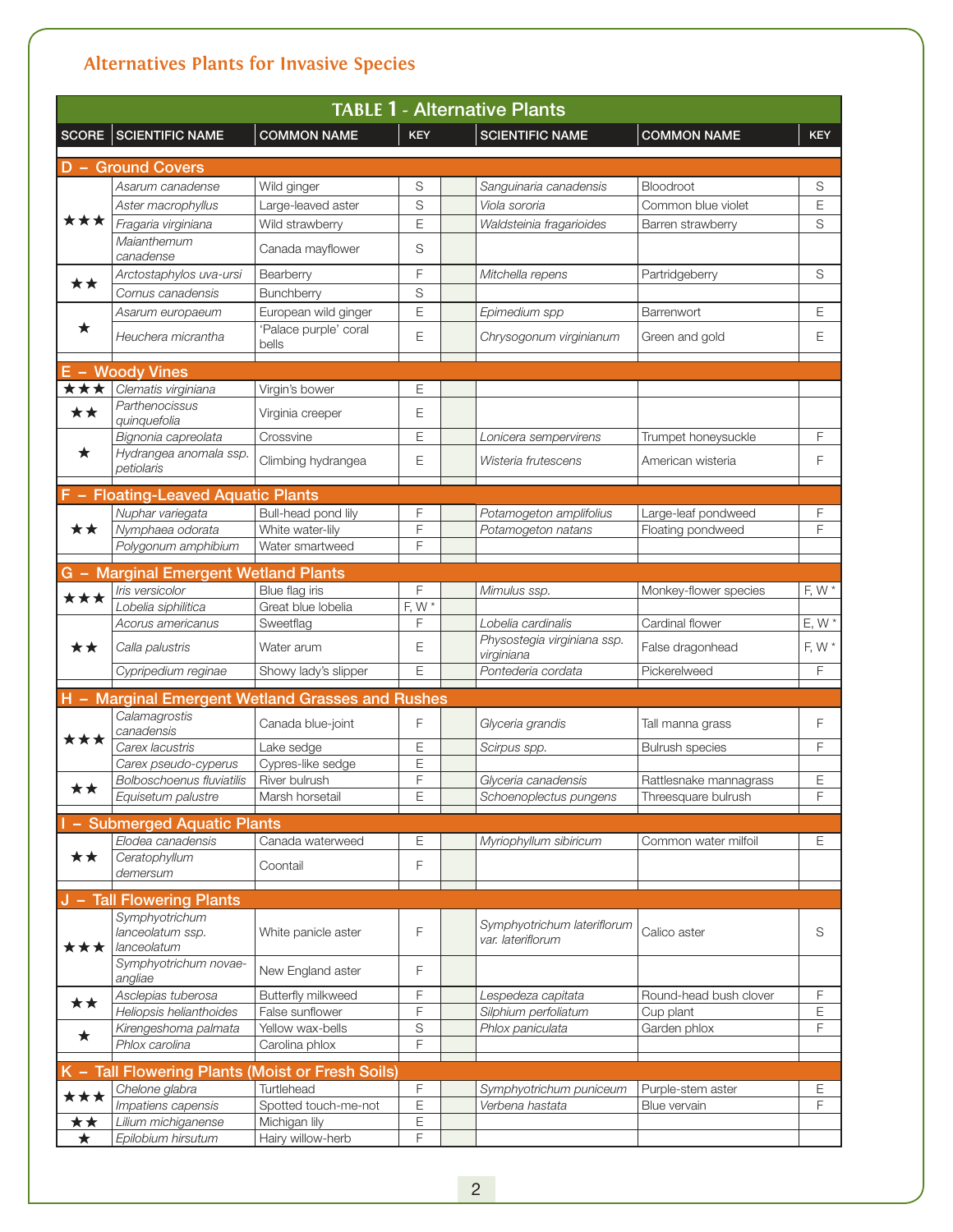| <b>TABLE 1 - Alternative Plants</b> |                                             |                                     |            |  |                                                 |                             |            |  |  |  |
|-------------------------------------|---------------------------------------------|-------------------------------------|------------|--|-------------------------------------------------|-----------------------------|------------|--|--|--|
|                                     | <b>SCORE SCIENTIFIC NAME</b>                | <b>COMMON NAME</b>                  | <b>KEY</b> |  | <b>SCIENTIFIC NAME</b>                          | <b>COMMON NAME</b>          | <b>KEY</b> |  |  |  |
|                                     | - Low to Mid-Height Flowering Plants        |                                     |            |  |                                                 |                             |            |  |  |  |
|                                     | Eurybia macrophylla                         | Large-leaved aster                  | E          |  | Maianthemum stellatum                           | Starry false Solomon's seal | E          |  |  |  |
|                                     | Geranium maculatum                          | Wild geranium                       | Е          |  | Mimulus spp.                                    | Monkey-flower species       | F, W $*$   |  |  |  |
| ***                                 | Maianthemum<br>racemosum ssp.<br>racemosum  | False Solomon's seal                | S          |  | Symphyotrichum cordifolium   Heart-leaved aster |                             | S          |  |  |  |
| **                                  | Lobelia cardinalis                          | Cardinal flower                     | $E.W*$     |  | Verbena stricta                                 | Hoary vervain               | F          |  |  |  |
|                                     | Mertensia virginica                         | Virginia bluebells                  | S          |  |                                                 |                             |            |  |  |  |
|                                     | M - Tall Grasses (Fresh to Dry Soils)       |                                     |            |  |                                                 |                             |            |  |  |  |
| ★★★                                 | Muhlenbergia mexicana                       | Mexican muhly                       | Ε          |  |                                                 |                             |            |  |  |  |
| **                                  | Andropogon gerardii                         | Big blue-stem                       | F          |  | Sorghastrum nutans                              | Indian grass                | F          |  |  |  |
|                                     | Panicum virgatum                            | Switch grass                        | F          |  |                                                 |                             |            |  |  |  |
| ★                                   | Calamagrostis x<br>acutiflora Karl Foerster | Karl Foerster feather<br>reed grass | F          |  | Helictotrichon sempervirens                     | <b>Blue Oat Grass</b>       | F          |  |  |  |

This table identifies some common invasive species, and some good alternatives to each.

| <b>TABLE 2 - Invasive Species</b>            |                      |                                    |                                |                              |                         |  |  |  |
|----------------------------------------------|----------------------|------------------------------------|--------------------------------|------------------------------|-------------------------|--|--|--|
| <b>INVASIVE SPECIES</b>                      |                      | <b>ALTERNATIVE</b><br><b>PLANT</b> | <b>ADDITIONAL ALTERNATIVES</b> |                              |                         |  |  |  |
| <b>COMMON NAME</b><br><b>SCIENTIFIC NAME</b> |                      | <b>CATEGORY</b>                    |                                | <b>SCORE SCIENTIFIC NAME</b> | <b>COMMON NAME</b>      |  |  |  |
| Acer ginnala                                 | Amur maple           | A                                  |                                |                              |                         |  |  |  |
| Acer negundo                                 | Manitoba maple       | B                                  |                                |                              |                         |  |  |  |
| Acer platanoides                             | Norway maple         | B                                  | $\star$                        | Acer miyabei                 | Miyabe maple            |  |  |  |
| Acer pseudoplatanus                          | Sycamore maple       | B                                  |                                |                              |                         |  |  |  |
| Aegopodium podagraria                        | Goutweed             | D                                  |                                |                              |                         |  |  |  |
| Aesculus hippocastanum                       | Horse-chestnut       | B                                  |                                |                              |                         |  |  |  |
| Ailanthus altissima                          | Tree-of-heaven       | B                                  | ★★★                            | Juglans nigra                | <b>Black walnut</b>     |  |  |  |
| Ajuga reptans                                | Creeping bugleweed   | D                                  |                                |                              |                         |  |  |  |
| Alnus glutinosa                              | <b>Black alder</b>   | A                                  |                                |                              |                         |  |  |  |
| Alnus incana sp. incana                      | European white alder | A or C                             |                                |                              |                         |  |  |  |
|                                              |                      |                                    | ***                            | Crataegus punctata           | Dotted hawthorn         |  |  |  |
|                                              |                      |                                    | **                             | Crataegus pedicellata        | Scarlet hawthorn        |  |  |  |
|                                              | Japanese barberry    |                                    |                                | Crataegus corusca            | Shining branch hawthorn |  |  |  |
| Berberis thunbergii                          |                      | A                                  | $\star$                        | Cotinus coggyria             |                         |  |  |  |
|                                              |                      |                                    |                                | Weigela florida              |                         |  |  |  |
|                                              |                      |                                    |                                | Rosa rubrifolia              |                         |  |  |  |
|                                              | Common barberry      |                                    | ***                            | Crataegus punctata           | Dotted hawthorn         |  |  |  |
|                                              |                      |                                    | **                             | Crataegus pedicellata        | Scarlet hawthorn        |  |  |  |
| Berberis vulgaris                            |                      | A                                  |                                | Crataegus corusca            | Shining branch hawthorn |  |  |  |
|                                              |                      |                                    |                                | Buxus spp.                   | Boxwood species         |  |  |  |
|                                              |                      |                                    | $\star$                        | Ribes alpinum                |                         |  |  |  |
|                                              |                      |                                    |                                | Rosa rubrifolia              |                         |  |  |  |
| Betula pendula                               | European birch       | B                                  | ★★★                            | Betula papyrifera            | White birch             |  |  |  |
| <b>Butomus umbellatus</b>                    | Flowering rush       | G or H                             |                                |                              |                         |  |  |  |
| Celastrus orbiculatus                        | Oriental bittersweet | E                                  |                                |                              |                         |  |  |  |
| Convallaria majalis                          | Lily-of-the-valley   | D                                  |                                |                              |                         |  |  |  |
| Cornus alba                                  | Tatarian dogwood     | $\overline{A}$                     |                                |                              |                         |  |  |  |
|                                              |                      |                                    | ★★★                            | Crataegus punctata           | Dotted hawthorn         |  |  |  |
| Crataegus monogyna                           | Singleseed hawthorn  | A                                  | **                             | Crataegus pedicellata        | Scarlet hawthorn        |  |  |  |
|                                              |                      |                                    |                                | Crataegus corusca            | Shining branch hawthorn |  |  |  |
| Daphne mezereum                              | Mezer's Daphne       | A                                  |                                |                              |                         |  |  |  |
| Egeria densa                                 | Waterweed            | $\overline{\phantom{a}}$           |                                |                              |                         |  |  |  |
| Elaeagnus angustifolia                       | Russian olive        | A                                  | ★★                             | Hudsonia tomentosa           | Sand heather            |  |  |  |
|                                              | Autumn olive         |                                    | ***                            | Crataegus punctata           | Dotted hawthorn         |  |  |  |
|                                              |                      |                                    | **                             | Crataegus pedicellata        | Scarlet hawthorn        |  |  |  |
| Elaeagnus umbellata                          |                      | A                                  |                                | Crataegus corusca            | Shining branch hawthorn |  |  |  |
|                                              |                      |                                    |                                | Hudsonia tomentosa           | Sand heather            |  |  |  |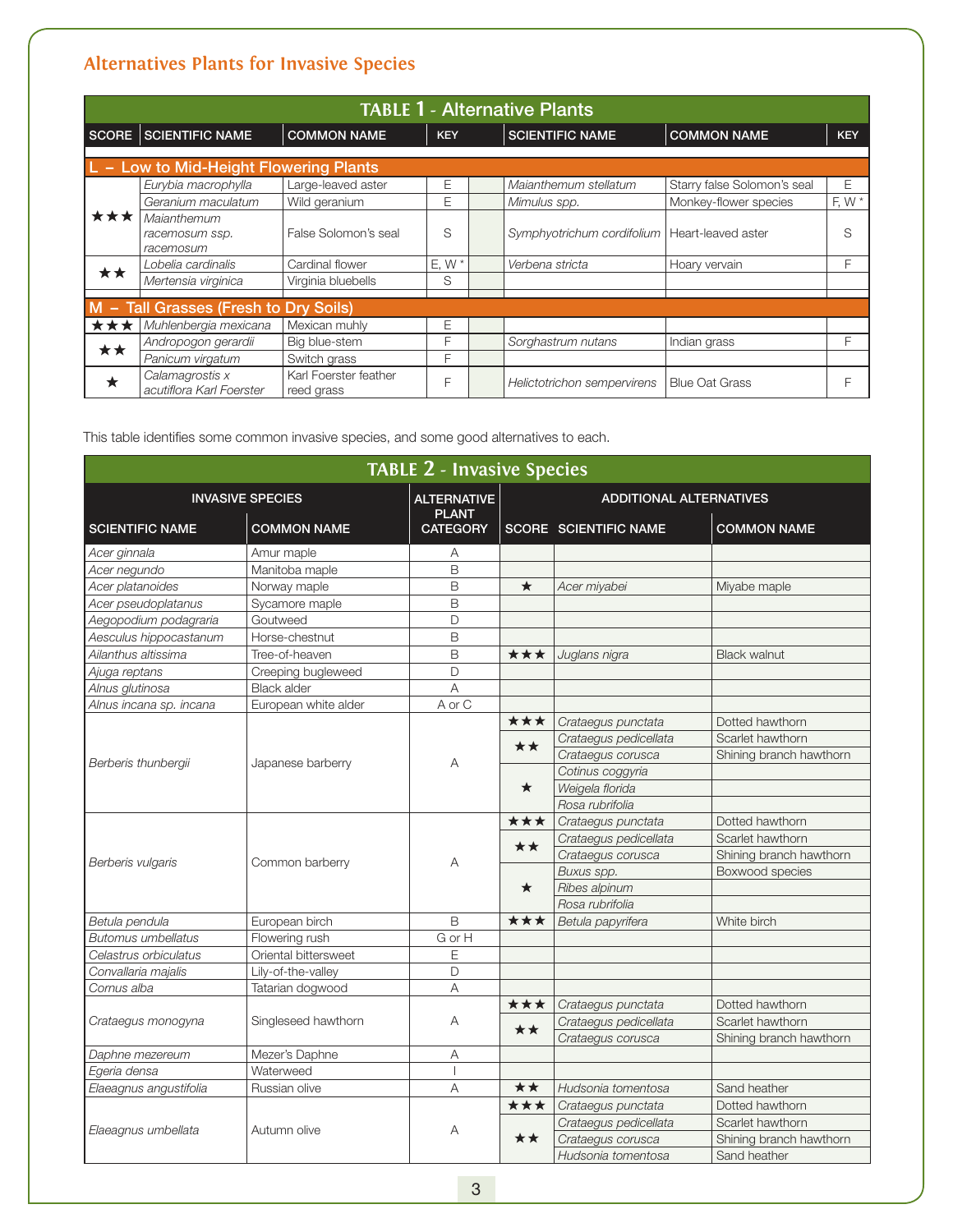| <b>TABLE 2 - Invasive Species</b> |                        |                                    |                                |                                              |                                 |  |  |  |
|-----------------------------------|------------------------|------------------------------------|--------------------------------|----------------------------------------------|---------------------------------|--|--|--|
| <b>INVASIVE SPECIES</b>           |                        | <b>ALTERNATIVE</b><br><b>PLANT</b> | <b>ADDITIONAL ALTERNATIVES</b> |                                              |                                 |  |  |  |
| <b>SCIENTIFIC NAME</b>            | <b>COMMON NAME</b>     | <b>CATEGORY</b>                    |                                | <b>SCORE SCIENTIFIC NAME</b>                 | <b>COMMON NAME</b>              |  |  |  |
| Eleutherococcus<br>sieboldianus   | Five-leaved aralia     | Α                                  |                                |                                              |                                 |  |  |  |
|                                   |                        |                                    |                                | Viburnum prunifolium                         |                                 |  |  |  |
| Euonymus alata                    | Winged euonymus        | A                                  | ★                              | Euonymus americanus                          |                                 |  |  |  |
|                                   |                        |                                    |                                | Acer palmatum                                |                                 |  |  |  |
| Euonymus europaeus                | Spindle-tree           | Α                                  |                                |                                              |                                 |  |  |  |
| Euonymus fortunei                 | Wintercreeper euonymus | D                                  |                                |                                              |                                 |  |  |  |
| Forsythia suspensa                | Weeping forsythia      | Α                                  |                                |                                              |                                 |  |  |  |
| Forsythia viridissima             | Forsythia              | Α                                  |                                |                                              |                                 |  |  |  |
| Fraxinus excelsior                | European ash           | B                                  |                                |                                              |                                 |  |  |  |
|                                   |                        |                                    | ***                            | Gallium asprellum                            | Rough bedstraw                  |  |  |  |
| Galium mollugo                    | White bedstraw         | $\mathsf D$                        |                                | Galium triflorum                             | Fragrant bedstraw               |  |  |  |
|                                   |                        |                                    | ★★                             | Galium circaezans                            | Licorice bedstraw               |  |  |  |
| Galium verum                      | Yellow bedstraw        | D                                  |                                |                                              |                                 |  |  |  |
| Glechoma hederacea                | Ground ivy             | D                                  |                                |                                              |                                 |  |  |  |
| Glyceria maxima                   | Rough manna grass      | $\overline{H}$                     |                                |                                              |                                 |  |  |  |
| Hedera helix                      | English ivy            | $D$ or $E$                         |                                |                                              |                                 |  |  |  |
| Hemerocallis ssp.                 | Day lily               | J or K                             |                                |                                              |                                 |  |  |  |
|                                   | Giant hogweed          | J or K                             | $\star$                        | Rodgersia spp.                               | Rodgersia                       |  |  |  |
| Heracleum mantegazzianum          |                        |                                    |                                | Rheum palmatum                               | Chinese rhubarb                 |  |  |  |
| Hesperis matronalis               |                        |                                    | $\star$                        | Phlox carolina                               | Carolina phlox                  |  |  |  |
|                                   | Dames rocket           | J or K                             |                                | Phlox paniculata                             | Garden phlox                    |  |  |  |
| Hydrilla verticillata             | Hydrilla               |                                    |                                |                                              |                                 |  |  |  |
| Hydrocharis morsus-ranae          | European frog-bit      | F                                  |                                |                                              |                                 |  |  |  |
| Impatiens glandulifera            | Himalayan balsam       | K                                  |                                |                                              |                                 |  |  |  |
| Iris pseudoacorus                 | Yellow flag            | GorL                               | ★                              | Iris sibirica                                | Siberian iris                   |  |  |  |
|                                   |                        |                                    |                                | Iris tenax                                   | Tough-leaf iris                 |  |  |  |
| Ligustrum vulgare                 | Privet                 | Α                                  | $\star$                        | Viburnum prunifolium                         | Blackhaw                        |  |  |  |
| Lonicera japonica                 | Japanese honeysuckle   | Α                                  |                                |                                              |                                 |  |  |  |
| Lonicera maackii                  | Amur honeysuckle       | Α                                  |                                |                                              |                                 |  |  |  |
| Lonicera morrowi                  | Morrow's honeysuckle   | Α                                  |                                |                                              |                                 |  |  |  |
| Lonicera tatarica                 | Tartarian honeysuckle  | $\overline{A}$                     |                                |                                              |                                 |  |  |  |
| Lonicera x bella                  | Hybrid honeysuckle     | A                                  |                                |                                              |                                 |  |  |  |
| Lonicera xylosteum                | Euro. fly honeysuckle  | A                                  |                                |                                              |                                 |  |  |  |
|                                   | Purple loosestrife     |                                    |                                | Asclepias incarnata ssp.                     | Swamp milkweed                  |  |  |  |
|                                   |                        |                                    | ***                            | incarnata                                    |                                 |  |  |  |
| Lythrum salicaria                 |                        | G, K or L                          |                                | Eupatorium maculatum<br>Vernonia fasciculata | Joe pye-weed<br>Smooth ironweed |  |  |  |
|                                   |                        |                                    | $\star$                        | Astilbe spp.                                 | Astilbe                         |  |  |  |
|                                   |                        |                                    |                                | Agastache foeniculum                         | Lavender hyssop                 |  |  |  |
| Miscanthus sacchariflorus         | Eulalia                | H or M                             |                                |                                              |                                 |  |  |  |
| Miscanthus sinensis               | Eulalia                | H or M                             |                                |                                              |                                 |  |  |  |
| Morus alba                        | White mulberry         | A or C                             |                                |                                              |                                 |  |  |  |
| Myosotis scorpioides              | True forget-me-not     |                                    |                                |                                              |                                 |  |  |  |
| Myriophyllum spicatum             | Eurasian watermilfoil  |                                    |                                |                                              |                                 |  |  |  |
| Nymphoides peltata                | Floating heart         | F                                  |                                |                                              |                                 |  |  |  |
| Pachysandra terminalis            | Japanese spurge        | D                                  |                                |                                              |                                 |  |  |  |
| Phalaris arundinacea              | Reed canary grass      | H or M                             | $\star$                        | Carex morrowii                               | Japanese sedge                  |  |  |  |
|                                   |                        |                                    |                                | Sesleria autumnalis                          | Autumn moor grass               |  |  |  |
| Phragmites australis              | Common reed            | H or M                             |                                |                                              |                                 |  |  |  |
|                                   |                        |                                    | ***<br>$\star$                 | Pinus strobus                                | White pine                      |  |  |  |
|                                   | Scots pine             |                                    |                                | Pinus banksiana                              | Jack pine                       |  |  |  |
| Pinus sylvestris                  |                        |                                    |                                | Pinus nigra                                  | Austrian pine                   |  |  |  |
|                                   |                        |                                    |                                | Metasequoia<br>glyptostroboides              | Dawn redwood                    |  |  |  |